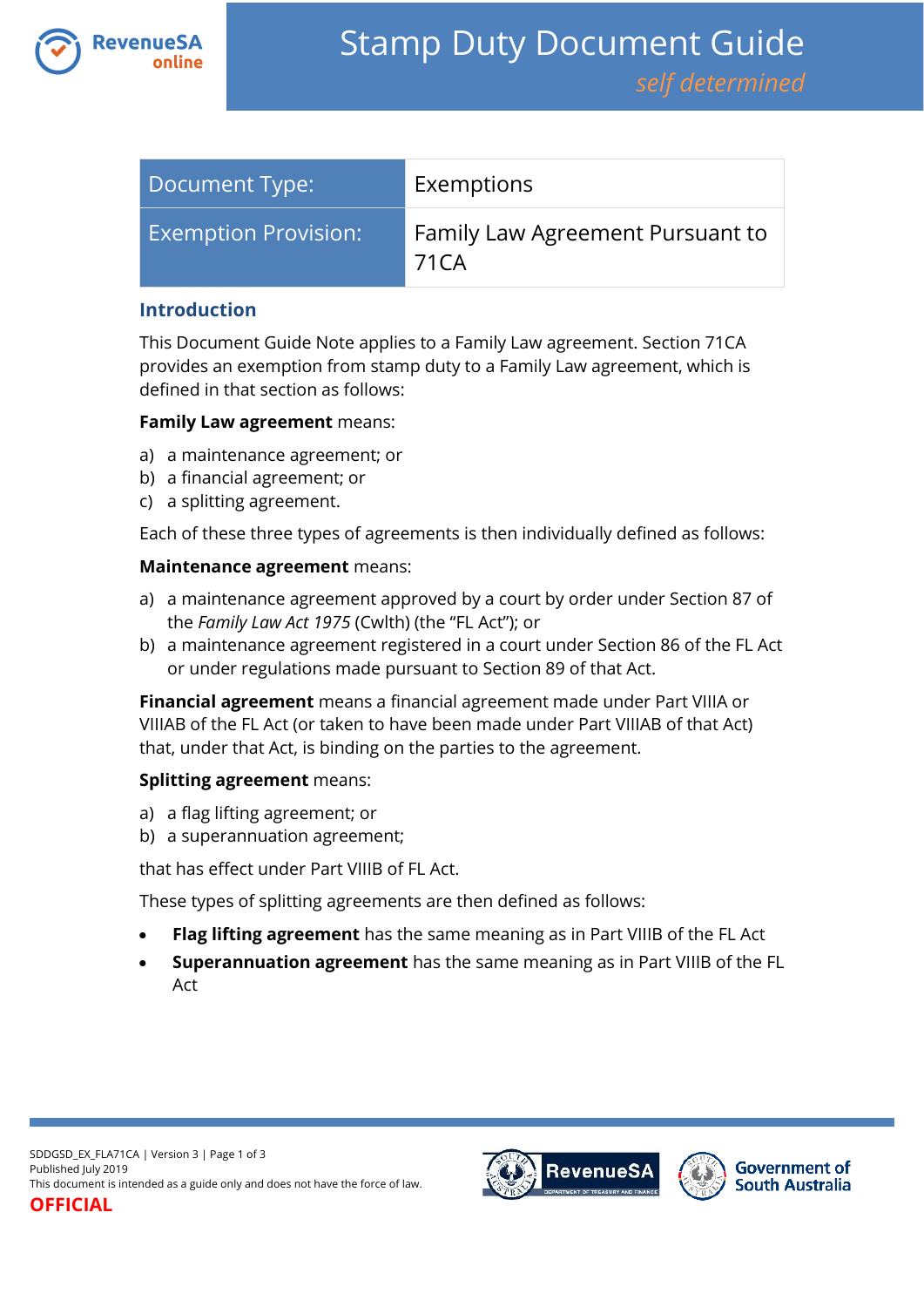

## **What documents can I self-determine under this document type?**

A Family Law agreement (as defined) is exempt from stamp duty and must be self-determined under the document type:

### Exemptions | Family Law Agreement – Pursuant to 71CA

The exemption does not apply to the Family Law agreement (as defined) if the Family Law agreement (as defined) conveys property.

# **What types of transactions can I self-determine under this document type?**

The Family Law agreement can be drawn as an agreement or a deed and includes a:

- maintenance agreement (as described above);
- financial agreement (as described above);
- flag lifting agreement (as described above); or
- superannuation agreement (as described above).

The exemption does not apply to the Family Law agreement (as defined) if the Family Law agreement (as defined) conveys property.

### The following similar transactions cannot be self-determined under this document type:

If a document conveys land to give effect to, or consequential on, a Family Law agreement (or a Family Law order), you will need to refer to the document type:

### [Conveyance of Land | Exemptions | Pursuant to 71CA](https://www.revenuesa.sa.gov.au/stampduty/stamp-duty-document-guide/self-determined/conveyance-of-land-exemptions/sddgsd_cl_ex_71ca)

Note: with effect from 1 July 2010, South Australian legislative power in relation to the making of laws concerning the division of property of *de facto* partners upon their separation was referred to the Commonwealth.

This Document Guide Note only refers to a Family Law agreement between the parties to a marriage (or former marriage) or former *de facto* relationship.

A certified domestic partnership agreement or a deed or other instrument (including an application to transfer registration of a motor vehicle) to give effect to, or consequential on, a certified domestic partnership agreement or a property adjustment order between former domestic partners (as those persons are defined in the *Domestic Partners Property Act 1996*), may be exempt under Section 71CBA. Three Document Guide Notes are available on the RevenueSA website page in relation to Section 71CBA.